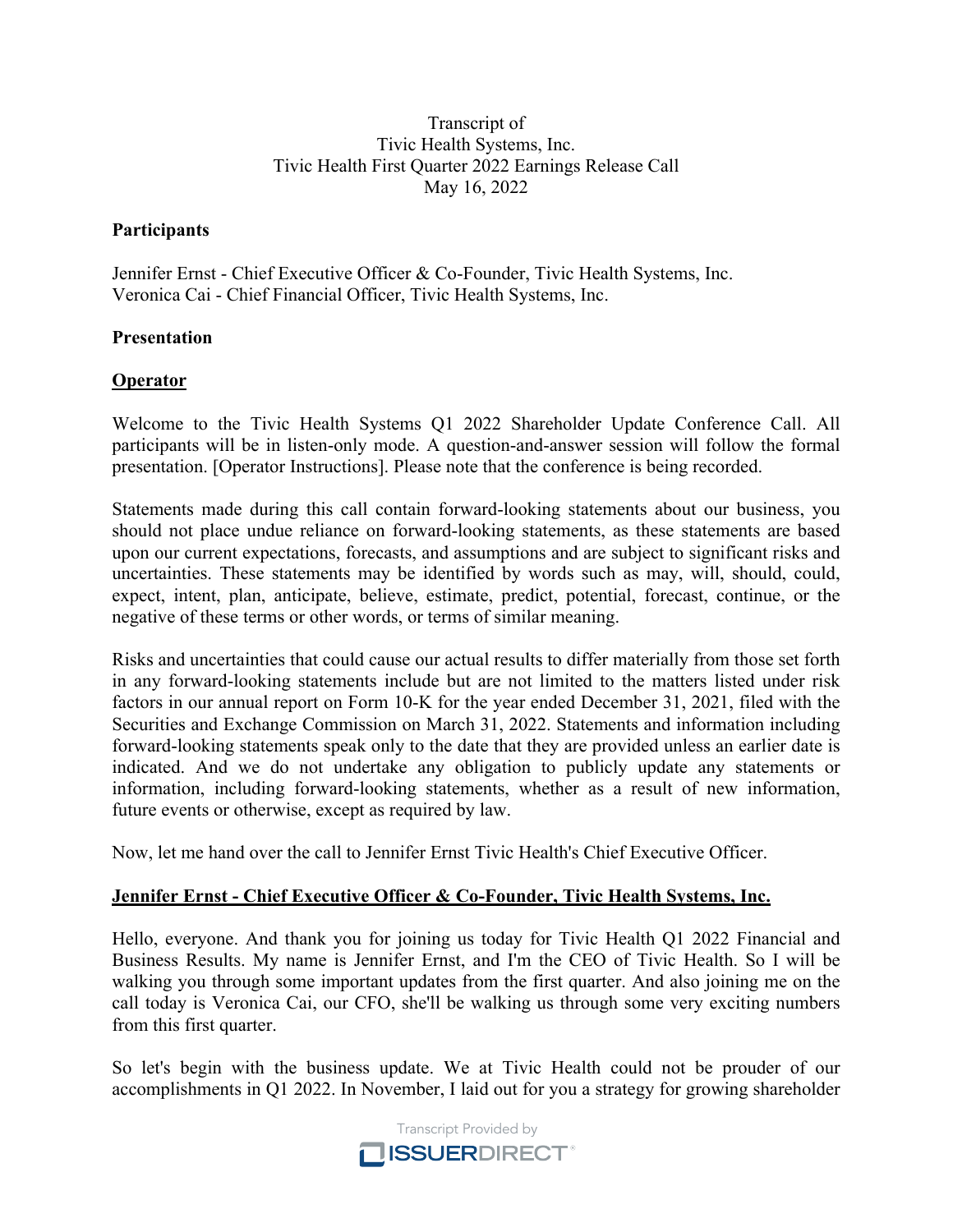value that started with two key points. The first is growing our direct-to-consumer sales as the linchpin of growing our overall revenue. The second is improving our gross margins. And I'm proud to say Tivic has delivered on both, on both elements of -- the first two elements of our strategy.

We've grown our overall revenue, we've grown our direct-to-consumer unit sales, and we've grown our gross margin. But more precise point on it 33% growth in revenue overall, 77% growth in our direct-to-consumer sales unit volume, and over 200% increase in gross margin. Those numbers say we have very good reason to be proud. And in many ways Q1 this quarter, and the coming will continue to be building the infrastructure and building the foundation.

For example, improvements to our e-commerce infrastructure are underway. We've been reducing or eliminating low margin contracts that we entered into in 2020, was then deploying component level cost improvement ahead of the Gen 2 plan that we outlined in November. We are expanding our advertising reach, improving flexibility in our parts sourcing. It has this kind of relentless focus on execution that is allowing us to build a balanced revenue mix with an improved cost structure supporting it.

So now I've touched on the first two legs of our strategy for building shareholder value. Increasing revenue, primarily through our DTC channel and driving down costs with improvements in manufacturing, procurement, and distribution. So the third leg of the strategy is to build shareholder value through expansion of our product and research pipeline. That is all with the objective of generating new platforms based on our patented monopolar nerve stimulation technology. So we have completed the internal post market data review from ClearUp users, indicating some relief from or some reduction in the number of migraine headaches that they experienced.

Based on the results of that evaluation, we began working with an experienced consulting group that has helping us define a winning market strategy, allowing us to enter the migraine research studies and clinical programs with a validated commercial pathway in line from the start. This quarter we're also proud to start our patient enrollment in an externally funded study with the Icahn School of Medicine at Mount Sinai. They are actively seeking non-addictive options for pain relief following sinus surgeries. And the product candidate that we are testing with them in a 60 patients study is an extension of Tivic Health monopolar architecture.

I underscore this because it demonstrates that this is a very powerful platform we have enhanced that can be programmed for different users. If a product candidate is successful, it will create a new indication a new product offering and yes, it would require a separate FDA approval, but still designed and developed around the same hardware architecture. So we are off to a very good start with the year. We will continue to maintain our focus on execution for the remainder of the year.

Now let me hand over the call to Veronica Cai, Tivic Health CFO to go over the financial results for the quarter ended March 31, 2022.

## **Veronica Cai - Chief Financial Officer, Tivic Health Systems, Inc.**

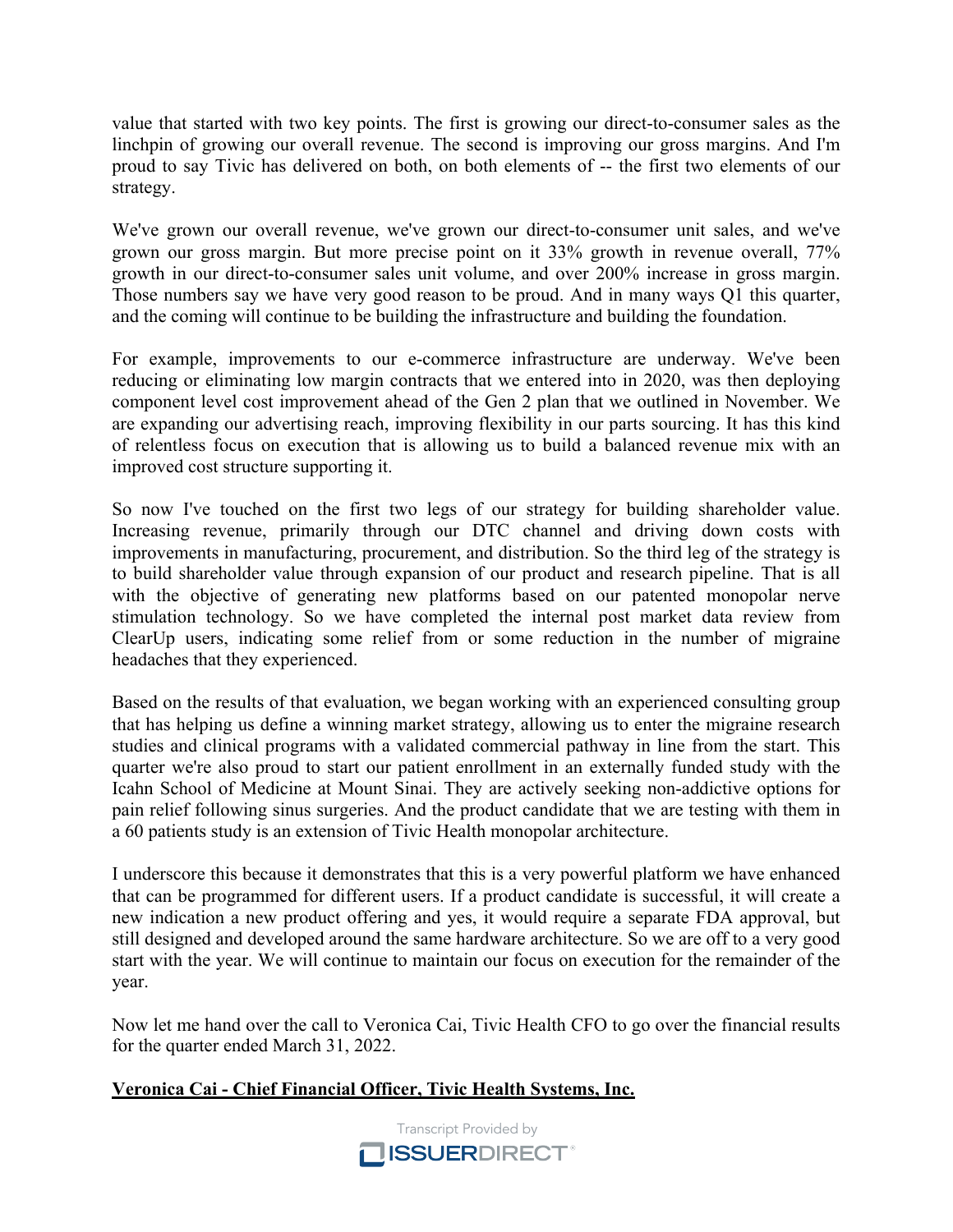Thanks, Jennifer and hello everyone. As Jennifer mentioned, we kicked off 2022 on a very positive note. Our revenue for Q1 2022 was \$0.43 million, compared to \$0.3 million for Q1 2021 a 33% increase year-over-year. This growth was driven by strong direct-to-consumer sales, which increased 77% in volume year-over-year. Amazon was our lead channel, it was responsible for 71% of this quarter's direct-to-consumer revenue.

Having fully exhibit several low margin contracts, which were holdovers from our product discovery phase, our retail unit sales decreased 26% year-over-year. Our Q1 2022 cost of sales was \$0.36 million, compared to \$0.3 million for Q1 2021. This 19% increase year-over-year tracks with our 28% growth in the unit sales numbers.

Total operating expenses for Q1 2022 came in at \$2.3 million, compared to \$1.1 million in Q1 2021. This was primarily driven by the expansion of the customer focused areas in our organization, and operating as a public company. These increases resulted in a net loss of \$2.2 million for Q1 2022 compared to \$1.4 million in Q1 2021. Our cash and short term investments balance at the end of the quarter was \$10.8 million.

Lastly, it's important to know that Tivic has no debt.

I now hand the call back to Jennifer for final remarks and for the Q&A portion of the call.

#### **Jennifer Ernst - Chief Executive Officer & Co-Founder, Tivic Health Systems, Inc.**

Thank you, Veronica. So just to reiterate, we are very proud to see our strategy working this quickly. Direct-to-consumer business has increased that's driven both net revenue and gross margins. And compared to this time last year, we've increased sales volume, sales volumes were our highest margin channels. And I want to underscore this last point, we've managed the product cost structure, even in the face of economics supply chain challenges, driving a higher gross margin.

So with Q1 under our belt, we remain focused, and we remain diligent in our endeavors to increase customer value and shareholder value. Remain diligent and driving down costs and expanding awareness of a very novel therapeutic solution for sinus pain and congestion. And we are looking at the new users for our monopolar nerve stimulation platform, such as a promising indications in migraine. I can't tell you how much I'm looking forward to the future, quarter-byquarter I see the opportunity for this company to grow and to continue to create shareholder value through a strategy we have outlined and a strategy we are executing.

And with that I would be delighted to start taking questions.

## **Veronica Cai - Chief Financial Officer, Tivic Health Systems, Inc.**

Jennifer, before we get into the questions, I wanted to say thanks to the investors that provided their support and their questions. I picked some of the most common ones. Without further ado,

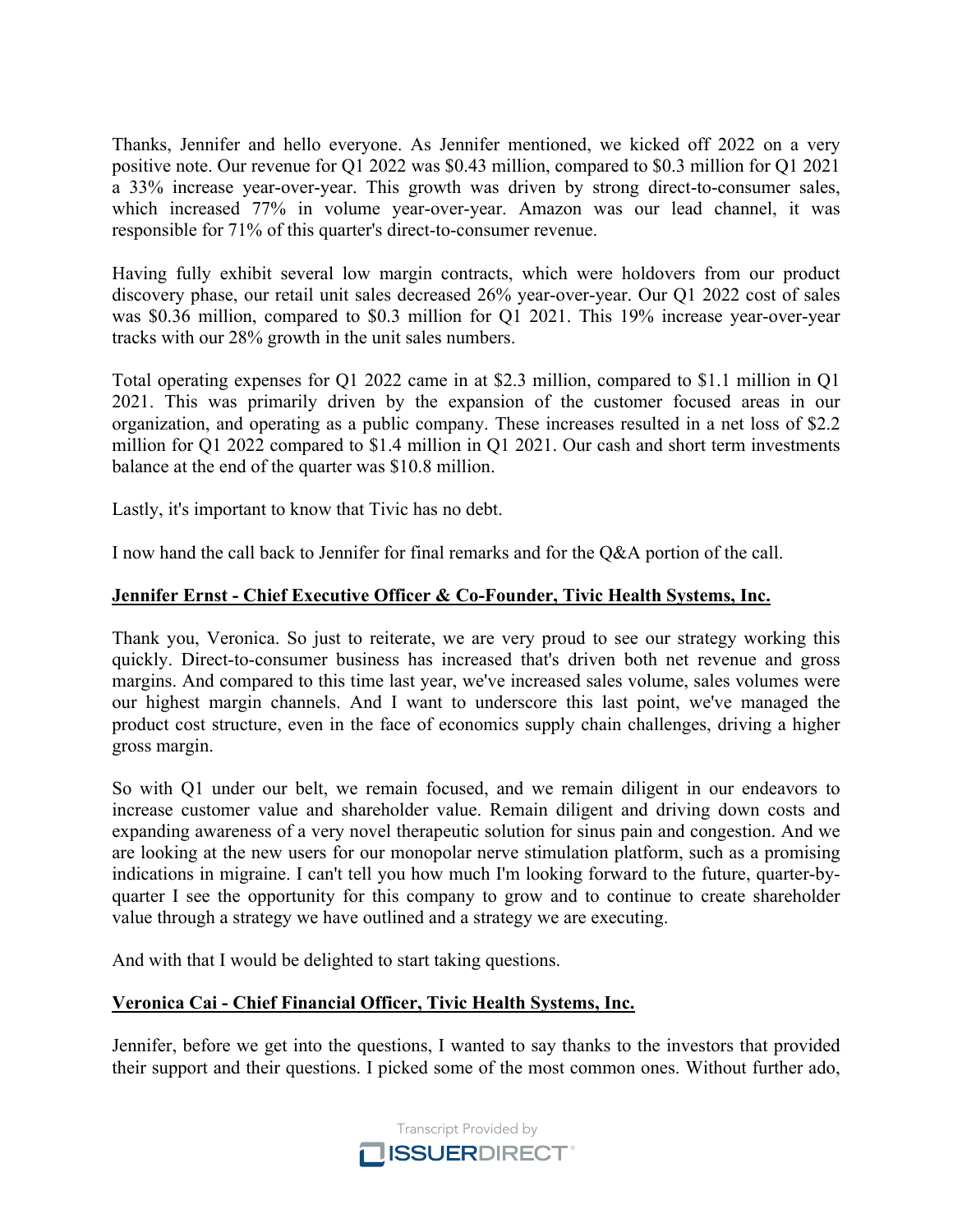let's start with the first question. So Jennifer, you've talked before about ClearUp Gen 2, what's the status and has it received FDA approval?

## **Jennifer Ernst - Chief Executive Officer & Co-Founder, Tivic Health Systems, Inc.**

Yes, so that as a potential juncture, I really want to be sure that I set some expectations appropriately. We've begun implementing some of the technical and board level changes that were originally meant for a Gen 2 product. Even today, we're already beginning to implement elements of the Gen 2 strategy. Some ways it's becoming more of a rolling program as we begin to implement some elements of the production designs now, we'll have some more coming out in the next two quarters, rebranding, refresh of the branding expected later in the year. So most of the plan Gen 2 program should be in place by the end of the year. That is, of course with the cooperation of all the global macroeconomic factors that play in the world at large.

Now, as the FDA approval, Gen 2 meets the criteria set out by the FDA in their own guidance documents, that is what called a line extension, the FDA does not see this being a new product. They see it as a natural extension under the prior approvals. So with the FDA guidance, a line extension, like Gen 2 does not require any new approvals, or even engagement, direct engagement with the FDA. It's covered by our existing de novo and  $510(k)$ . So again, that is based on guidance published by the FDA.

Similarly, we have all engaged with our regulatory agents overseas and for international clearances, who have rendered the same opinion for us related to a CE Mark, not needing additional approval for any new engagement around the CE Mark for Gen 2 product.

## **Veronica Cai - Chief Financial Officer, Tivic Health Systems, Inc.**

Thanks, Jennifer. Our next question is, are you planning any acquisitions?

#### **Jennifer Ernst - Chief Executive Officer & Co-Founder, Tivic Health Systems, Inc.**

I love this question I get asked it often. The funny part is, you all know that if we were, I wouldn't be able to say anything on a call like this anyway. So what I'll say is we have been and we always will be evaluating opportunities. And when they make sense to pursue, we consider that to be if the product is sound, if the market needs are verified, the electoral property is there. And most importantly, the deal is priced right so that we're able to create shareholder value from it. We will always be looking, we are always evaluating and when we find those opportunities, we will certainly be sure the market knows.

## **Veronica Cai - Chief Financial Officer, Tivic Health Systems, Inc.**

Thanks, Jennifer. Our next question is, will the company release any news on how the study with Mount Sinai is progressing?

## **Jennifer Ernst - Chief Executive Officer & Co-Founder, Tivic Health Systems, Inc.**

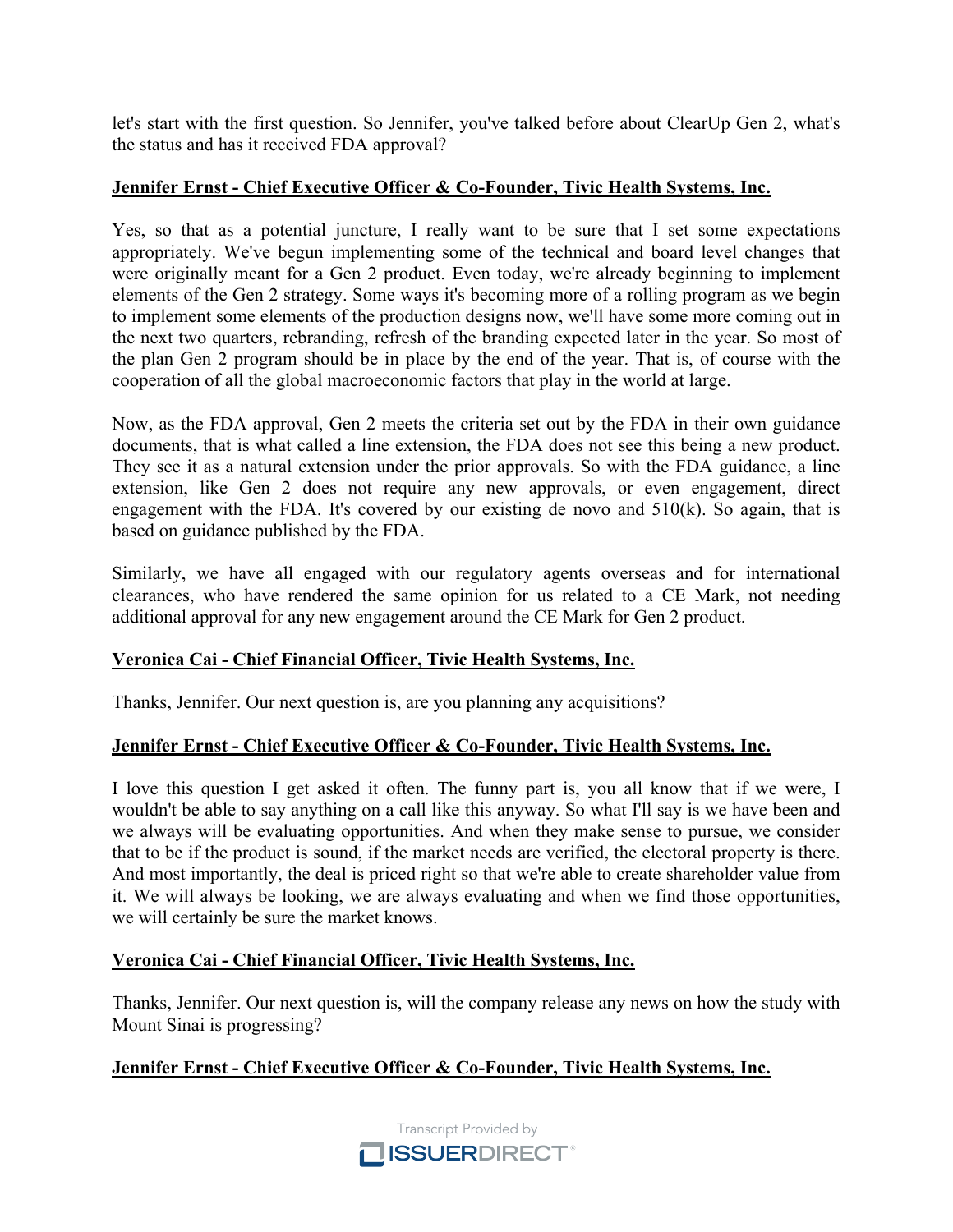Yes, I want to dress a little bit of the progress on the Mount Sinai study. We kicked off the program officially in December. Patient enrollment began in January, we have somewhere on the order of a dozen enrollees. Now beyond that, the study itself was run by the Icahn School of Medicine, and they are following the highest clinical standards for research. Part of that it means but it does not include any interim data readouts. There's no point during the course of the study that we will learn anything because it is fully blinded, double randomized control. So with that, we will actually not be releasing any news until the study is completed.

And at that point, we may for some reasons for proprietary reasons around intellectual property, we might still hold back some of the information on the completion of the study in order to pursue appropriate intellectual property strategies. So as patient enrollment is proceeding, we are happy to see the program growing, but we won't be able to report any interim data.

# **Veronica Cai - Chief Financial Officer, Tivic Health Systems, Inc.**

Thanks, Jennifer. Our next question is, can you speak about where you see the sales trending in the next 12 to 24 months, up?

## **Jennifer Ernst - Chief Executive Officer & Co-Founder, Tivic Health Systems, Inc.**

Well, I certainly hope they are going down. No, actually parts availability isn't as likely to be for some period, really the gating factor on our sales volume. So with the global volatility, everything, I don't know how closely everyone is tracking it, but in everything from the chips to the copper that goes down on the board, even most recently, the issues around paper supplies. We haven't chosen not to issue any guidance, because we want to be certain that when we are issuing guidance, its guidance you can rely on, that is very hard to produce in a volatility of the situation. So right now, sales are trending up. I'm excited about what we're seeing in our numbers and parts availability, that whole macroeconomic condition is likely for the next period of time to be a part of the gating factor on the sales volumes.

## **Veronica Cai - Chief Financial Officer, Tivic Health Systems, Inc.**

Great, thanks Jennifer. Our next question is, what is the company's plans for future funding and how do you plan to obtain it, capital raise or potential acquisition or both?

## **Jennifer Ernst - Chief Executive Officer & Co-Founder, Tivic Health Systems, Inc.**

This point we're keeping all options open. These are the kinds of discussions we have with the board, we will be making the decisions across the line for the best long-term interest of our shareholders.

## **Veronica Cai - Chief Financial Officer, Tivic Health Systems, Inc.**

Thanks, Jennifer. Our next question is, is the company still filling the global supply chain constraints? If so, will you have to increase the price point for the ClearUp product continuingly?